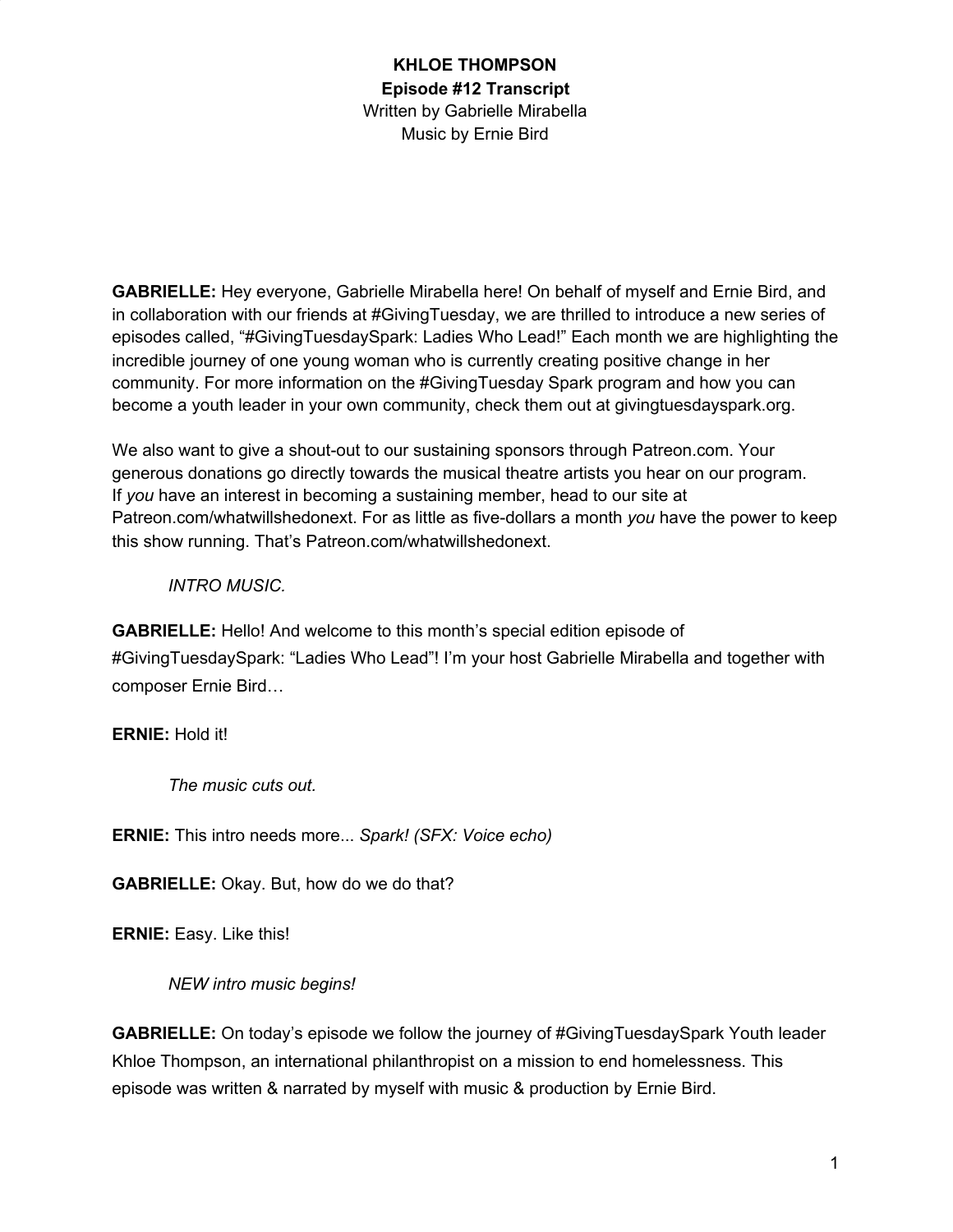**ERNIE:** Now, that's what I call *Spark!*

**GABRIELLE & ERNIE:** Enjoy!

*THEME SONG PLAYS:*

*"What will she do next? What will she do next? Her aim is true but will she see it through? Oh, what will she do… next?"*

**GABRIELLE:** Before Khloe Thompson became an international philanthropist, a person who uses their gifts and talents to help others in need, she was just a regular kid.

From a young age, Khloe loved to draw and roller skate and to learn new skills like sewing and pottery. But, one of her favorite hobbies was reading!

Through her love of reading, Khloe discovered another young woman, like herself, named Malala Yousafzai. In Malala's autobiography, a book written by the author, about the author's life, Khloe read of how this brave young girl from Pakistan stood up for women's education, even when dangerous forces in her own hometown tried to stop her. Khloe saw Malala as a role model, and was encouraged by her strength and resilience in the face of injustice.

Then one day, at the age of eight-years-old, Khloe herself was faced with a situation that had her making her own big decisions. And, whether she knew it or not, everything in her young life was about to change…

#### *TRANSITION MUSIC.*

It was another normal day for Khloe. Nothing new or out of the ordinary had happened yet, and it seemed that nothing new was on the horizon. She went to the same places she always went, and saw the same people she had always seen. Everything was the same. Day in and day out. Including, that one woman who was always there, sitting on that same street corner, day in and day out… Huh… Wasn't she there yesterday? And, the day before? And, why is she sitting on the sidewalk? Doesn't she ever get tired or thirsty, or hungry? These were all very new thoughts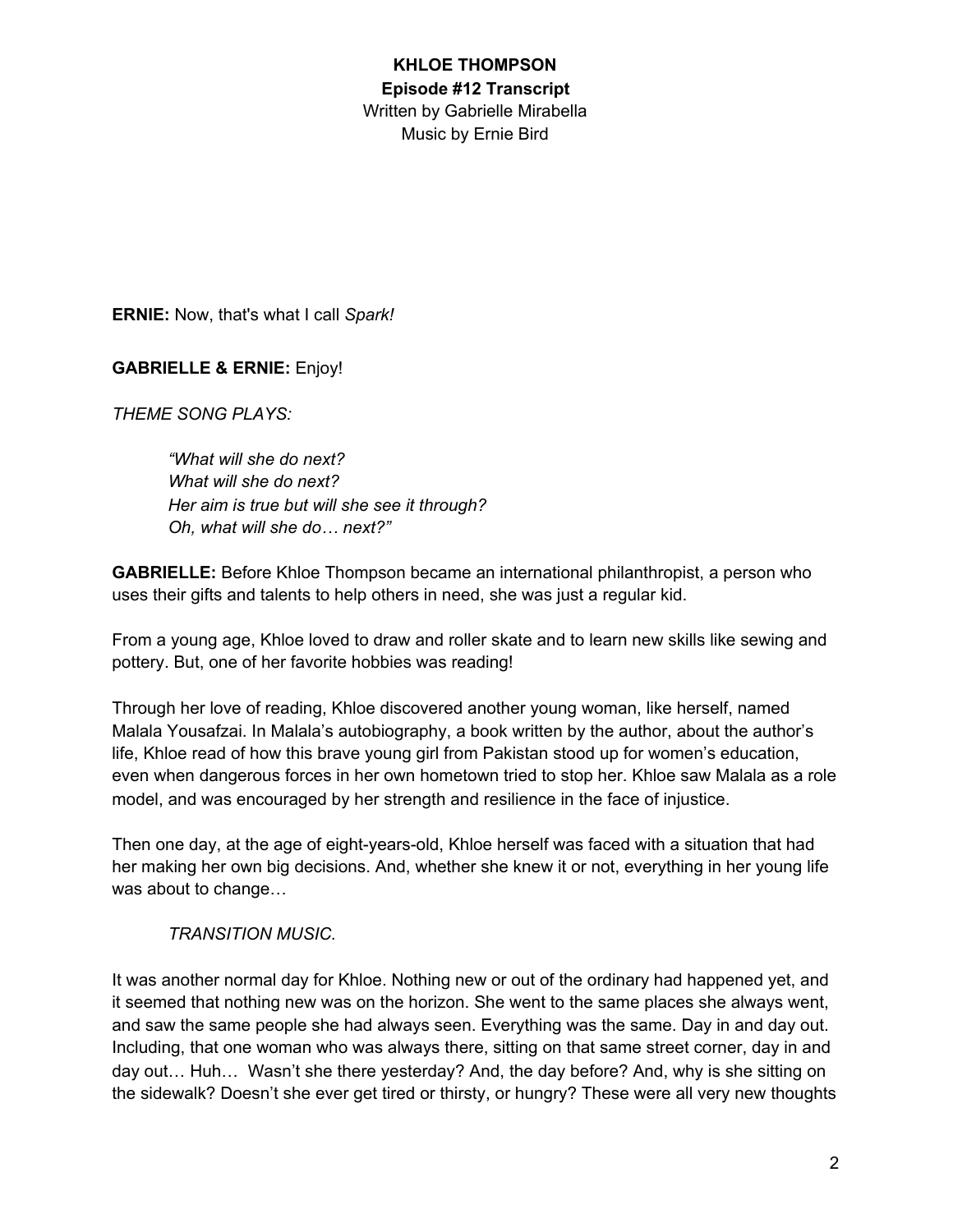for 4th grader, Khloe. Thoughts that had never occurred to her on any other day but today. Khloe could have let these questions slide and continue to walk by, but instead she continued asking questions…

She asked what the woman's name was. Her name was Michelle. Khloe asked how the woman was that day. She was fine. That made Khloe happy. Khloe then asked the woman why she was sitting out there on the street. Michelle smiled, and responded, *I live here.*

# *SFX: Record scratch.*

But, how could someone live on the street? Don't they have a home? Khloe was confused. She had seen Michelle almost every day, but now she was seeing her from a whole new perspective. If Michelle lived on the street, and she didn't have a home, that must mean she is... homeless.

# *TRANSITION MUSIC.*

This woman, Michelle, a woman that Khloe saw every single day, is homeless; a person without a home. But, how is that possible? And, how can people walk by her and not do anything? These questions that Khloe was forming led to even more questions, then even more! And eventually she found herself feeling *really, really, REALLY upset!!!!*

# *SPX: Echo on "really, really, REALLY upset!!!! "*

And, then she found herself feeling sad.

But, even though she was feeling all of these new and scary feelings, she knew, that more than anything, she had to help Michelle. She had to find a way to make her life better in some way. So, Khloe made a promise to herself, and to her friend Michelle, that even though she was young, and even though this was all very, very new to her, she was going to find a way to help.

# *TRANSITION MUSIC.*

What do people who are without a home need the most? What could make their lives easier? Khloe was lost in a sea of really BIG questions. Was this impossible at the start? Was there really anything she could do to create change? And, ugh! Why aren't the adults doing anything about this??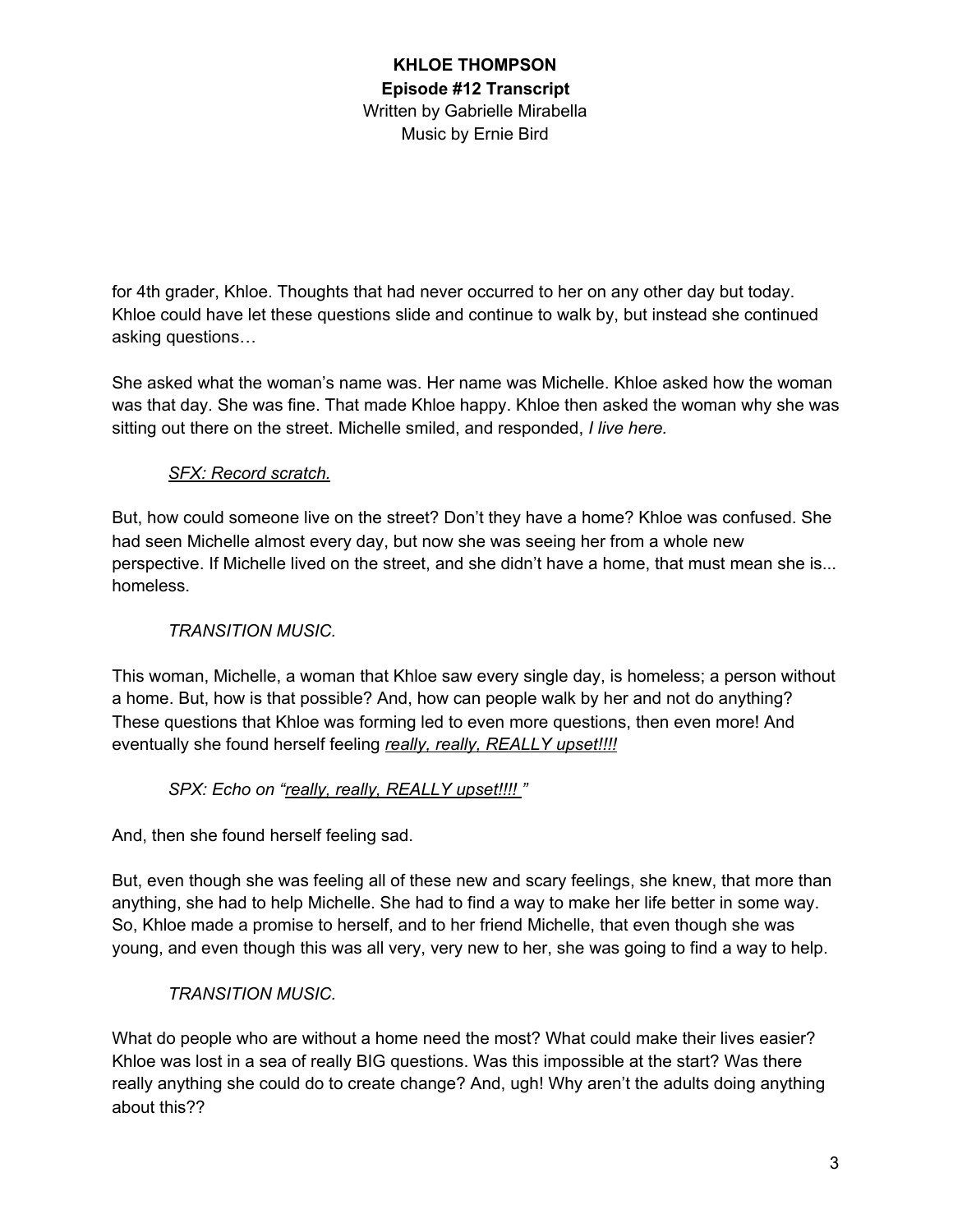And, then Khloe noticed something very small. A bag, lying next to Michelle. Although she did not have much, the items Michelle did have were carried inside of a plastic bag. Bags! That's it! Perhaps if there was a way to supply Michelle with a sturdy, more durable bag, instead of a plastic one that could easily rip, that would help her! Khloe had her idea. Now, it was time to get to work.

#### *Work music!*

The work of a philanthropist doesn't just involve sitting around, coming up with great, big ideas. It also takes a team of people who are willing to lend a hand. With Khloe at the lead, and with a great support system behind her, 8-year-old Khloe started creating and distributing something she called, "Kare Bags".

These bags were filled with the many things that Michelle and other women in her situation were in need of; things like socks, clothing, toothbrushes, and female sanitation products.

When people would ask Khloe why she did all this work for the homeless women living in Skidrow, Los Angeles, she would simply reply, "The homeless are people just like you and me. Why not help them?"

#### *TRANSITION MUSIC.*

Time began to pass. Khloe was growing up, and the compassion she felt towards her friends, like Michelle grew everyday. Over the next five years, with the help of other kids and her loving family, she made over 6,000 Kare Bags. She was on a mission to continue her work, and to find new ways to help even more folks in need throughout her community.

But, the road towards philanthropy isn't always an easy one. Many times Khloe felt frustrated. She had so many big ideas to help her community, where was the support she needed to see these plans through?

Sometimes her friends would tell her to slow down. Be realistic. Helping others takes money and time. You can't fix every problem overnight.

But, throughout the difficult moments, Khloe reminded herself why she did the work. She remembered Michelle and the other women living on the streets in Los Angeles. She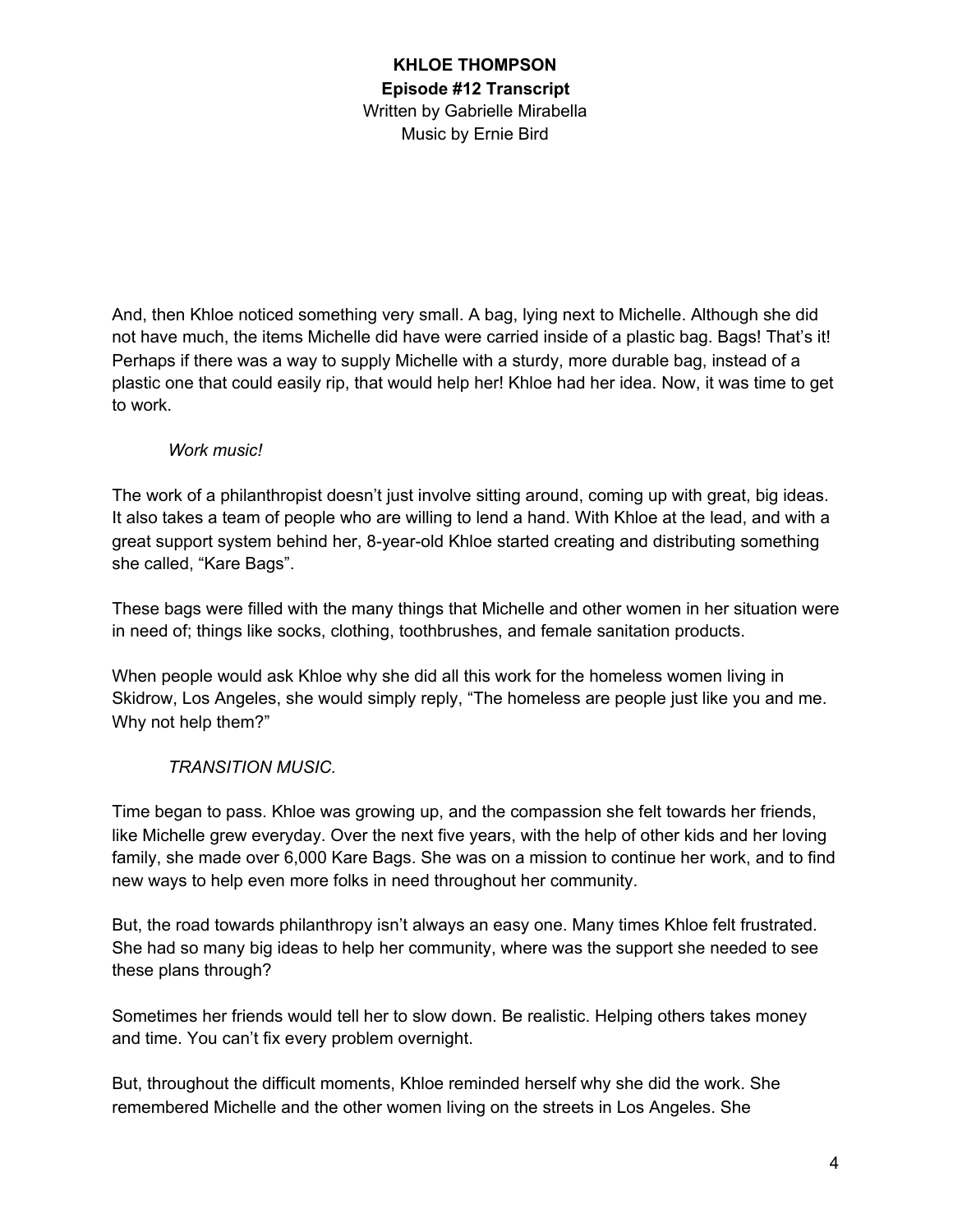remembered their smiles when they opened their bags. She remembered the wonderful stories they would tell her about their lives and their history. These memories would set Khloe back on course.

For you see, remembering the small and wonderful moments of giving, inspire you to continue even when the problem seems way too big.

### *TRANSITION MUSIC.*

Today, Khloe is still hard at work, and her foundation "Khloe Kares" is helping folks from America all the way to Ghana, a country in Africa. As Khloe continues her work with homeless women around the world, she is constantly reminding herself to stay focused, and to stay motivated. And, to always remember the friends, like Michelle, she has met along the way.

And, what can we learn from Khloe's story? What questions does her incredible journey raise?

Perhaps we can ask ourselves if we've seen people in our own neighborhoods who are in need?

And, what special talents do *we* have that could help those people?

Today, we've learned all about Khloe Thompson and her incredibly giving journey. Now, I wonder, what will you do next?

#### *TRANSITION MUSIC.*

If you would like to learn more about Khloe Kares, here's some information to get you started on your own giving journey. And, to help me out, here's our leading lady herself!

#### **GABRIELLE + ERNIE:** Hey Khloe!

**KHLOE:** Hey Gabrielle and Ernie! For more information on Khloe Kares, you can visit my website at khloecares.com and if you also want to find my social media, it's KhloeKares on all social media platforms, so instagram, facebook and twitter.

*HISTORICAL WOMEN MUSIC.*